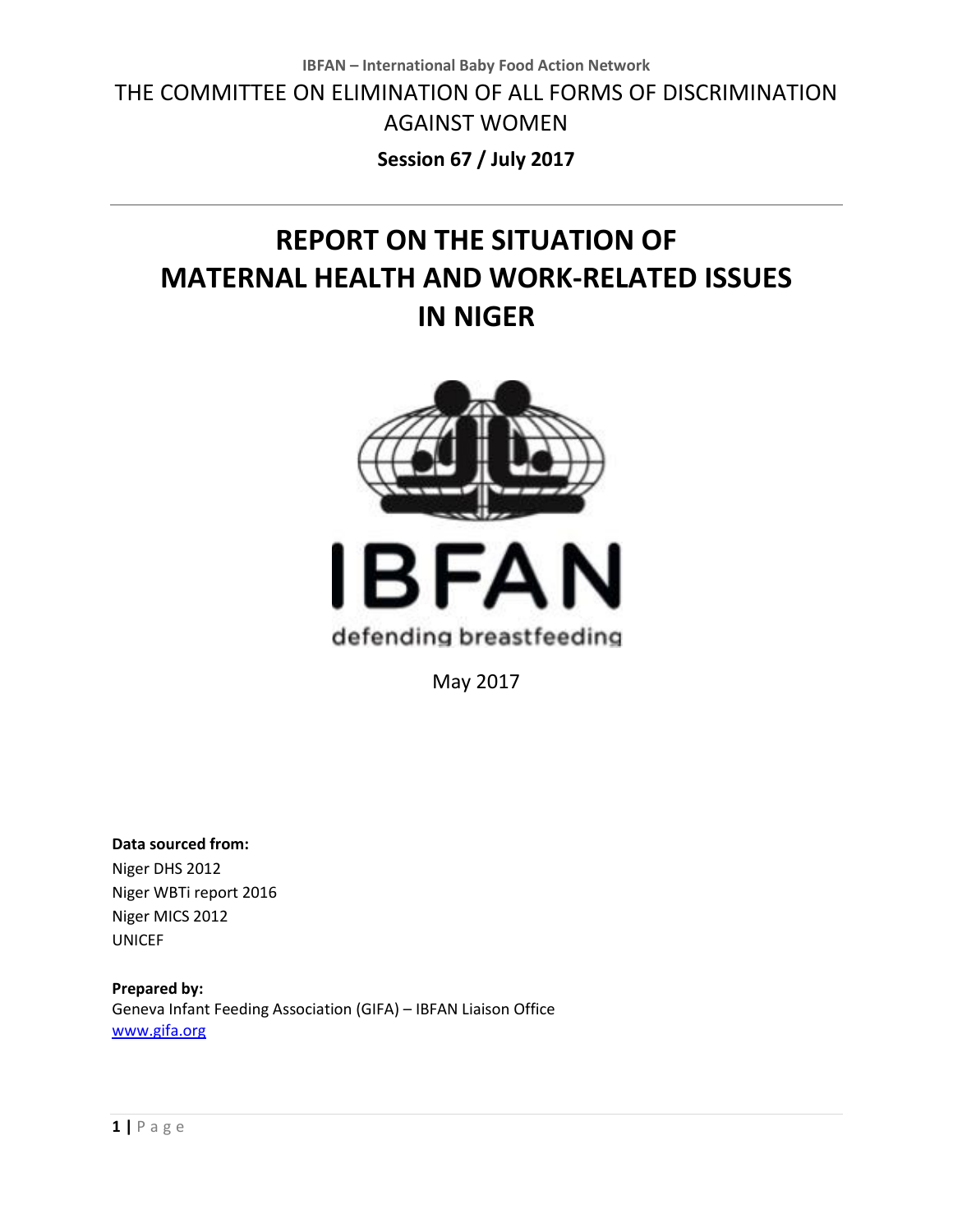#### **The right to health of women through the protection, promotion and support of breastfeeding**

Working women that become mothers hold a double role that is not always easy to bear. Recognizing "the great contribution of women to the welfare of the family and to the development of society […] [and] the social significance of maternity" (CEDAW Preamble) means acknowledging that it is a collective responsibility to create an **enabling environment for women to fulfil both roles of mother and worker**. Indeed, both maternity and work are means for women's empowerment and emancipation.

Women should be given the correct information as well as the legislative and institutional support to act in their children's best interest while continue working and being active in public life. To this end, **maternity protection** at work, and **adequate paid maternity leave** in particular, are critical interventions that States have the obligation to implement in order to realize the right of women to work, and at the same time the right to health of women and their children, allowing new mothers to rest, bond with their child and establish a sound breastfeeding routine. Therefore, working mothers are also entitled to healthy surroundings at their workplace, and more specifically, to breastfeeding breaks and to breastfeeding facilities.

**Breastfeeding is an essential part of women's reproductive cycle**: it is the third link after pregnancy and childbirth. It protects mothers' health both in the short and long term by, among others, reducing postpartum bleeding, aiding the mother's recovery after birth (synchronization of sleep patterns, enhanced self-esteem, lower rates of post-partum depression, easier return to pre-pregnancy weight), offering the mother protection from iron deficiency anaemia, delaying the return of fertility thus providing a natural method of child spacing (the Lactational Amenorrhea Method - LAM) for millions of women that do not have access to modern form of contraception, and decreasing the incidence of osteoporosis and the risk of ovarian-, breast- and other reproductive cancers later in life. For these reasons, **promoting, protecting and supporting breastfeeding is part of the State obligation** to ensure to women appropriate services in connection with the post-natal period and more generally, realize **women's right to health**. In addition, if a woman cannot choose to breastfeed because of external conditions, she is stripped of bodily integrity and denied the opportunity to enjoy the full potential of her body for health, procreation and sexuality. The right to breastfeed does not disappear with the fact that some women may choose alternative methods of feeding their children.

Optimal breastfeeding practices as recommended by WHO global strategy for infant and young child feeding<sup>1</sup> (early initiation of breastfeeding within one hour after birth, exclusive breastfeeding for 6 months followed by timely, adequate, safe and appropriate complementary feeding practices, with continued breastfeeding for up to 2 years or beyond) also provide the key building block for child survival, growth and healthy development<sup>2</sup>. Enabling women to follow such recommendations means empowering them by giving them the opportunity and support to best care for their child.

#### **Breastfeeding and human rights**

Several international instruments make a strong case for protecting, promoting and supporting breastfeeding, and stipulate the right of every human being, man, woman and child, to optimal health, to the elimination of hunger and malnutrition, and to proper nutrition. These include the Convention on the Elimination of All Forms of Discrimination against Women (CEDAW), in particular art. 1 and 5 on gender discrimination on the basis of the reproduction status (pregnancy and lactation), art. 12 on women's right to health and art. 16 on marriage and family life, the International Covenant on Economic, Social and Cultural Rights (CESCR), especially art. 12 on the right to health, including sexual and reproductive health, art. 11 on the right to food and art. 6, 7 and 10 on the right to work, the Convention on the Rights of the Child (CRC), especially art. 24 on the child's right to health. Adequately interpreted, these treaties support the claim that '**breastfeeding is the right of both the mother and her child, and is essential to fulfil every child's right to adequate food and the highest attainable standard of health**'. As duty-bearers, States have the obligation to create a protective and enabling environment for women to breastfeed, through protecting, promoting and supporting breastfeeding.

 $\overline{\phantom{a}}$  $1$  WHO 2002, Global Strategy on Infant and Young Child Feeding, [www.who.int/nutrition/publications/infantfeeding/9241562218/en/index.html](http://www.who.int/nutrition/publications/infantfeeding/9241562218/en/index.html) <sup>2</sup> IBFAN, What Scientific Research Says?, <u>http://www.ibfan.org/issue-scientific-breastfeeding.html</u>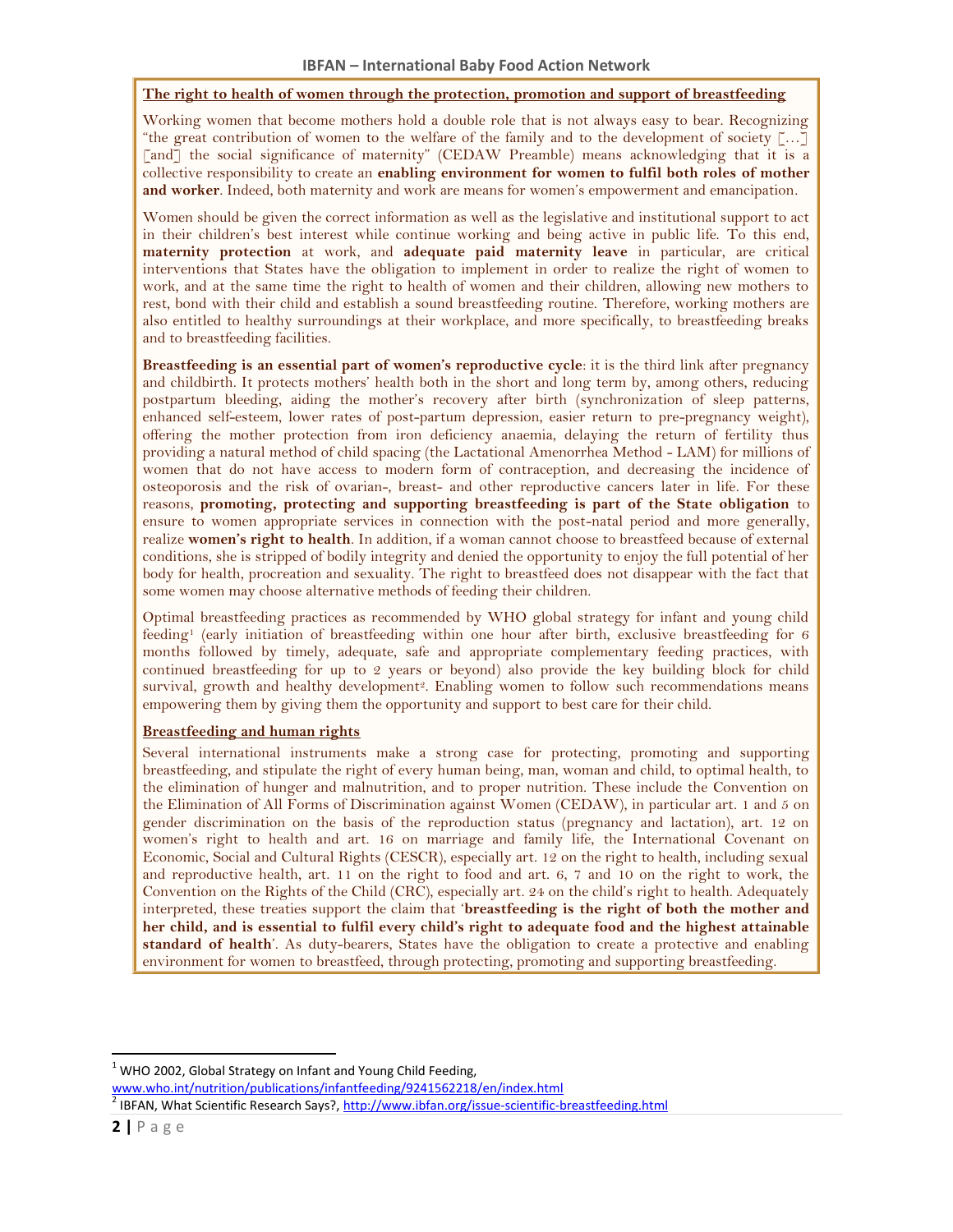### **1) General situation concerning breastfeeding in Niger**

WHO recommends: 1) **early initiation of breastfeeding** (within an hour from birth); 2) **exclusive breastfeeding** for the first 6 months; 3) **continued breastfeeding** for 2 years or beyond, together with adequate and safe complementary foods.<sup>3</sup>

Despites these recommendations, globally more than half of the newborns are not breastfed within one hour from birth, less than 40% of infants under 6 months are exclusively breastfed and only a minority of women continue breastfeeding their children until the age of two.

### *General data<sup>4</sup>*

|                                                         | 2013  | 2014 | 2015  |
|---------------------------------------------------------|-------|------|-------|
| Annual number of birth, crude (thousands)               |       |      | 983   |
| Neonatal mortality rate (per 1,000 live births)         | 28.1  | 27.3 | 26.8  |
| Infant mortality rate (per 1,000 live births)           | 59.8  | 58.4 | 57.1  |
| Under-5 mortality rate (per 1,000 live births)          | 104.1 | 99.6 | 95.5  |
| Maternal mortality ratio (per 100,000 live births)      |       |      | 553   |
| Delivery care coverage:                                 |       |      |       |
| Skilled attendant at birth                              |       |      | 39.7% |
| Institutional delivery                                  |       |      | 59%   |
| C-section                                               | 1%    |      |       |
| Undernourished women (BMI $\leq 18$ ) <sup>5</sup>      | 16%   |      |       |
| Overweight or obese women (BMI $\geq 25$ ) <sup>6</sup> | 14%   |      |       |

#### *Breastfeeding and child nutrition data<sup>7</sup>*

|                                                                | 2012  |
|----------------------------------------------------------------|-------|
| Early initiation of breastfeeding (within one hour from birth) | 53%   |
| Exclusive breastfeeding under 6 months                         | 23.3% |
| Introduction of solid, semi-solid or soft foods (6-8 months)   | 65%   |
| Continued breastfeeding at 2 years                             | 50.1% |
| Median duration of any breastfeeding (in months)               | 20.2  |

<sup>&</sup>lt;sup>3</sup> [www.who.int/topics/breastfeeding/en/](http://www.who.int/topics/breastfeeding/en/)

l

<sup>4</sup> UNICEF data

<sup>&</sup>lt;sup>5</sup> Source: Niger DHS 2012

 $^6$  Idem

 $^7$  The data retrieved from the 2012 Niger DHS and MICS Survey, available at : <http://dhsprogram.com/pubs/pdf/FR277/FR277.pdf>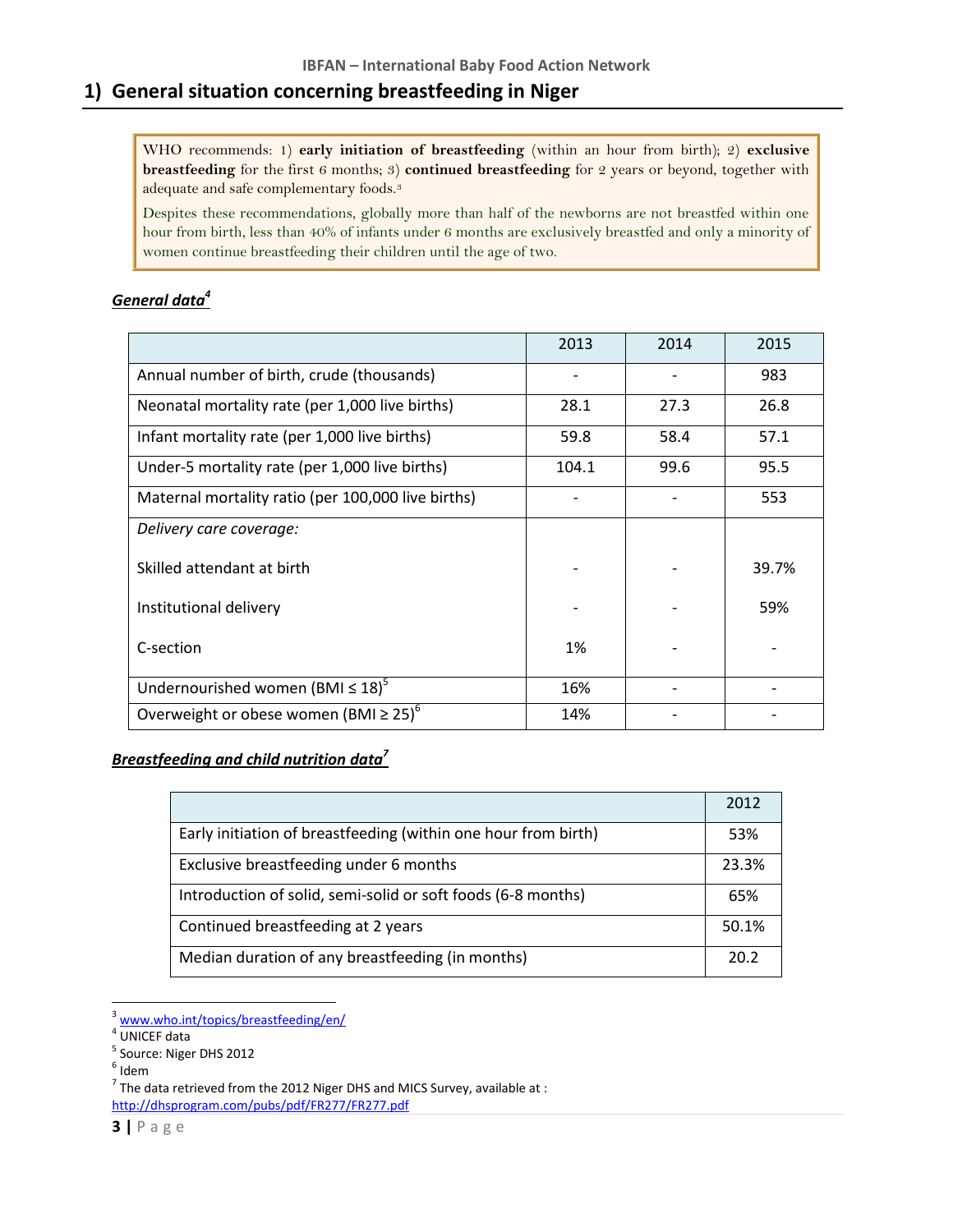**IBFAN – International Baby Food Action Network**

| Median duration of exclusive breastfeeding (in months) | 2.1   |
|--------------------------------------------------------|-------|
| Severe wasting (in children aged 0-59 months)          | 6.9%  |
| Wasting (in children aged 0-59 months)                 | 18.7% |
| Stunting (in children aged 0-59 months)                | 43%   |
| Underweight (in children aged 0-59 months)             | 37.9% |

The last data on breastfeeding available date back to only 2012: there is no regular and systematic collection of disaggregated data on Infant and Young Child Feeding (IYCF) practices in Niger. In general, 49% of breastfed children have received other foods before breastmilk. This practice regards 51% of children in rural areas and 38% of children in urban areas.<sup>8</sup>

Before two months of age, only 34% of children are exclusively breastfed: **more than 7 children out of 10 interrupt breastfeeding before reaching three months of age. This number is particularly worrying in a country where child malnutrition is such a problematic issue.** Suboptimal breastfeeding can be caused by several factors: lack of knowledge, lack of support by the community or by the health care system itself, lack of support in the workplace (inadequate maternity protection), lack of protection of breastfeeding from the undue commercial pressure of breastmilk substitutes' manufacturers. All these points will be addressed in the following sections.

**It is important to highlight also that the median duration of exclusive breastfeeding is only 2.1 months**, way too far from the 6 months recommended by the World Health Organization.

**The maternal mortality rate is extremely high and worrying in Niger**. 553 women died in 2015 because of complications from pregnancy or childbirth. This is to be considered together with the data on institutional deliveries and skilled attendants at birth, which are both quite low: respectively 59% and 39.7% (2015).

### **2) Maternity protection for working women**

The main reason given by the majority of working mothers for ceasing breastfeeding is their return to work following maternity leave. It is therefore necessary to make adjustments in the workload of mothers of young children so that they may find the time and energy to breastfeed. This should not be considered the mother's responsibility, but rather a collective responsibility. States should adopt and monitor an adequate policy of maternity protection in line with ILO Convention 183 (2000)<sup>9</sup> that facilitates six months of exclusive breastfeeding for women employed in all sectors, and facilitate workplace accommodations to feed and/or to express breastmilk.

Maternity protection is regulated in Niger under the following Acts and Regulations:

- Ordinance No. 96-039 establishing a Labour Code, 1996.

 $\overline{\phantom{a}}$ 

<sup>&</sup>lt;sup>8</sup> Niger DHS and MICS Survey, 2012

<sup>&</sup>lt;sup>9</sup> ILO, C183 - Maternity Protection Convention, 2000 (No. 183)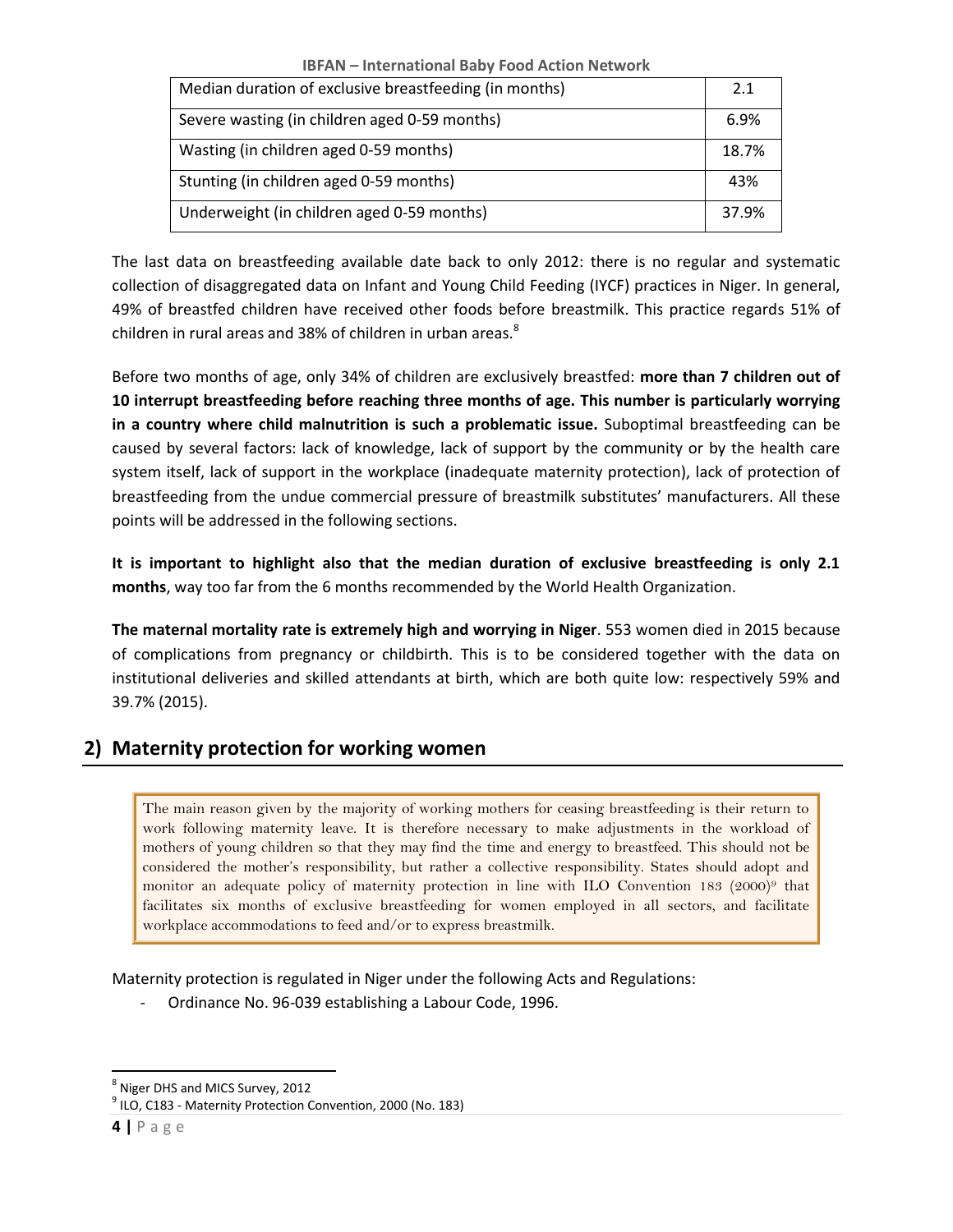**IBFAN – International Baby Food Action Network**

- Decree No. 67-126/MFP/T, 1967, to issue Regulations Pursuant to the Labour Code, amended to Decree No 90-203/PRN/MFP/T, 1990
- Decree on the Management of the Family Allowances Scheme of the National Security Scheme, Decree No. 65-116 , 1965, amended in Decree No. 69-148/MFP/T, 1969
- Decree No. 2005-316 establishing Free Medical Care for Women Hospitalized on Grounds of Caesarian Section, 2005
- Inter-professional Collective Agreement, 1992.

#### *Maternity leave*

Scope: In accordance with the *Labour Code*, maternity leave covers all employed women in the public and private sectors, with the exception of permanent civil servants.

Duration: 14 consecutive weeks. Compulsory leave: 8 weeks after confinement. Extension: 3 weeks, on medical grounds.

Benefits: The amount paid to the worker differs depending on the period of time she has worked for the employer. Women covered by the *Labour Code* **who have at least 6 consecutive months of work** with one or more employers, and at least 18 days or 120 hours of work per month and a monthly income of at least the minimum inter-occupational guaranteed wage, are entitled to 50% of their wages plus birth charges, and eventually medical care. If justified, they may receive also the same amount for the week extension for medical reasons. Moreover, they have the right to request the balance of payment (50%) in kind from the employer.

Those women covered by the *Labour Code* **who have worked for at least 2 years** at the same company shall receive from the employer the totality of her salary (100%), being deducted from it the amount already given by the Social Security or any other fund replacing this service.

Benefits are paid in part by the employer (50%, in cash or in kind depending on the original period of work) and in part by Social Security (50%).If the employee receives any payment in kind from the employer, this payment should continue - in the charge of the employer - from the start until the end of the maternity leave. The employer pays the totality less the amount paid by Social Security.

*Paternity leave*: The above-mentioned acts and decrees do not provide for any paternity leave.

*Breastfeeding breaks:* 1 hour per day during the year following the child's birth. No mention of these breaks being paid or not. The Labour inspector may require that a nursing room be provided in or near establishments employing more than 25 women.

Major problems related to the ability of women to continue breastfeeding arise from the fact that often **breastfeeding breaks are not long enough and in many cases there are no breastfeeding rooms or facilities in the workplace**.

**Niger has not ratified the ILO Convention 183 (2000) on Maternity Protection.**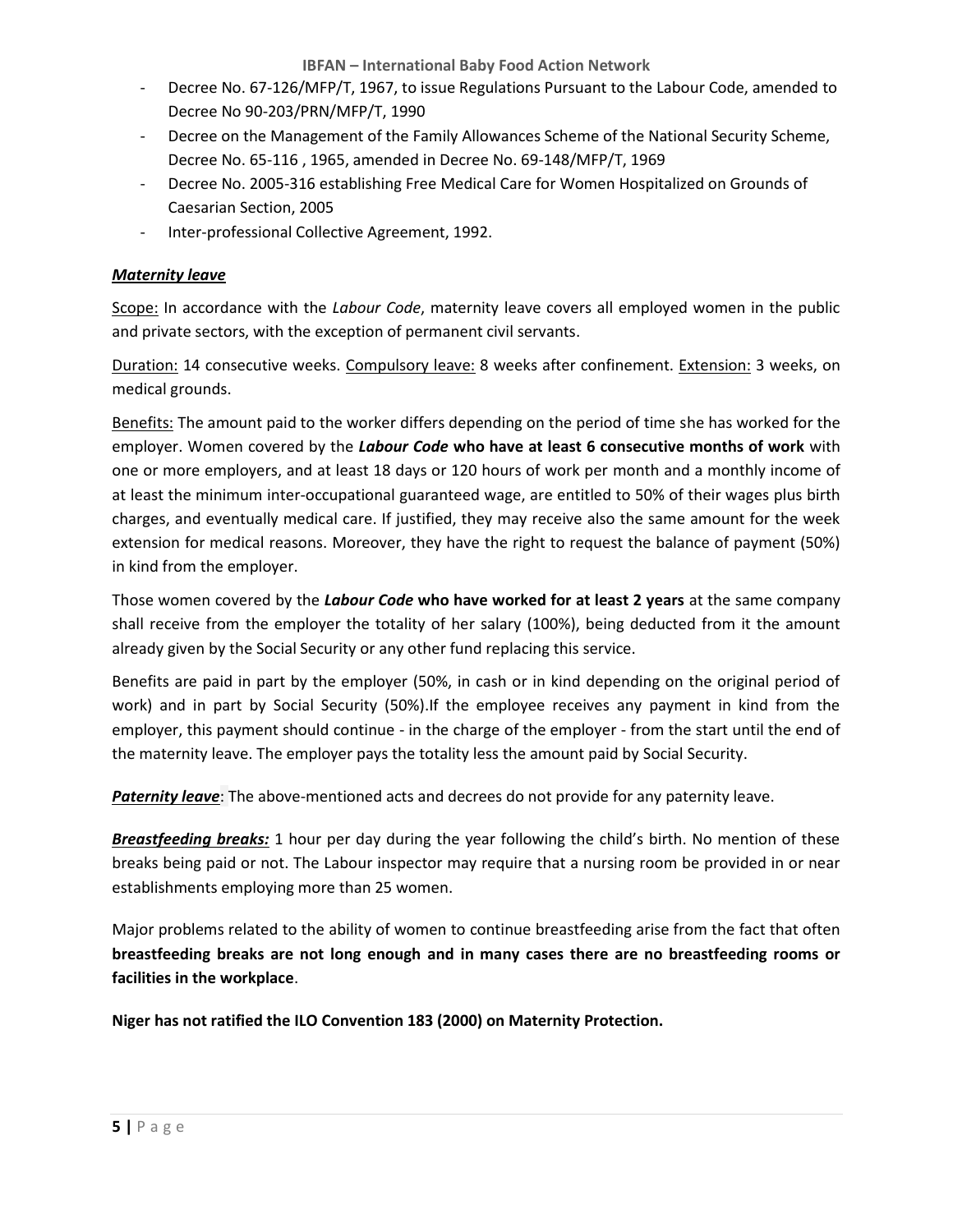### **3) International Code of Marketing of Breastmilk Substitutes**

Evidence clearly shows that a great majority of women can breastfeed and will do so if they have the accurate and full information and support, as called for by the Convention on the Rights of the Child. However, **direct industry influence** through advertisements, information packs and contact with sales representatives, as well as indirect influence through the public health system, submerge women with **incorrect, partial and biased information**.

**The International Code of Marketing of Breastmilk Substitutes** (the International Code) has been adopted by the World Health Assembly in 1981. It is a **minimum global standard** aiming to protect appropriate infant and young child feeding by requiring States to regulate the marketing activities of enterprises producing and distributing breastmilk substitutes in order to avoid misinformation and undue pressure on parents to use such products when not strictly necessary. Even if many countries have adopted at least some provisions of the International Code in national legislation, the implementation and enforcement are suboptimal, and violations persist.

Evidence clearly shows that a great majority of women can breastfeed and will do so if they have the accurate and full information and support, as called for by the Convention on the Rights of the Child. However, direct industry influence through advertisements, information packs and contact with sales representatives and indirect influence through the public health system; submerge mothers with incorrect, partial and biased information that weaken women's agency in choosing how to care for their babies.

Many provisions of the International Code of Marketing of Breastmilk Substitutes and subsequent relevant WHA Resolutions have been integrated in the national law in Niger. However, according to the WBTi report of 2016, there is a **lack of financial resources for the implementation of an effective monitoring system, as well as a lack of knowledge on the existing regulations on the matter**. It is very important to raise public awareness on the role of the Code, the risks behind its violation, and the fact that such violations are not being effectively monitored and reported. Even more important is to ensure that the health professionals are aware of the Code and subsequent WHA Resolutions, since they are more exposed to its violations.

### **4) Baby Friendly Hospital Initiative (BFHI) and training of health workers**

Lack of support for women to breastfeed by the health care system and its health care professionals further increase difficulties in adopting optimal breastfeeding practices. The Baby Friendly Hospital Initiative (BFHI), which consists in the implementation by hospitals of the 'Ten steps for successful breastfeeding', is a key initiative to "*ensure to women appropriate services in connection with pregnancy, confinement and the post-natal period*" <sup>10</sup>, including breastfeeding support within the health care system. However as UNICEF support to this initiative has diminished in many countries, the implementation of BFHI has significantly slowed down. Revitalization of BFHI and expanding the Initiative's application to include maternity, neonatal and child health services and community-based support for lactating women and caregivers of young children represents an appropriate action to address the challenge of adequate support.

The BFHI was implemented in Niger in 1992, for the first time. The last evaluation for designation of Baby-Friendly Hospitals has been carried out in 2007, with no subsequent evaluations for re-assessment.

**<sup>6</sup> |** P a g e  $\overline{\phantom{a}}$  $^{10}$  CEDAW, art. 12.2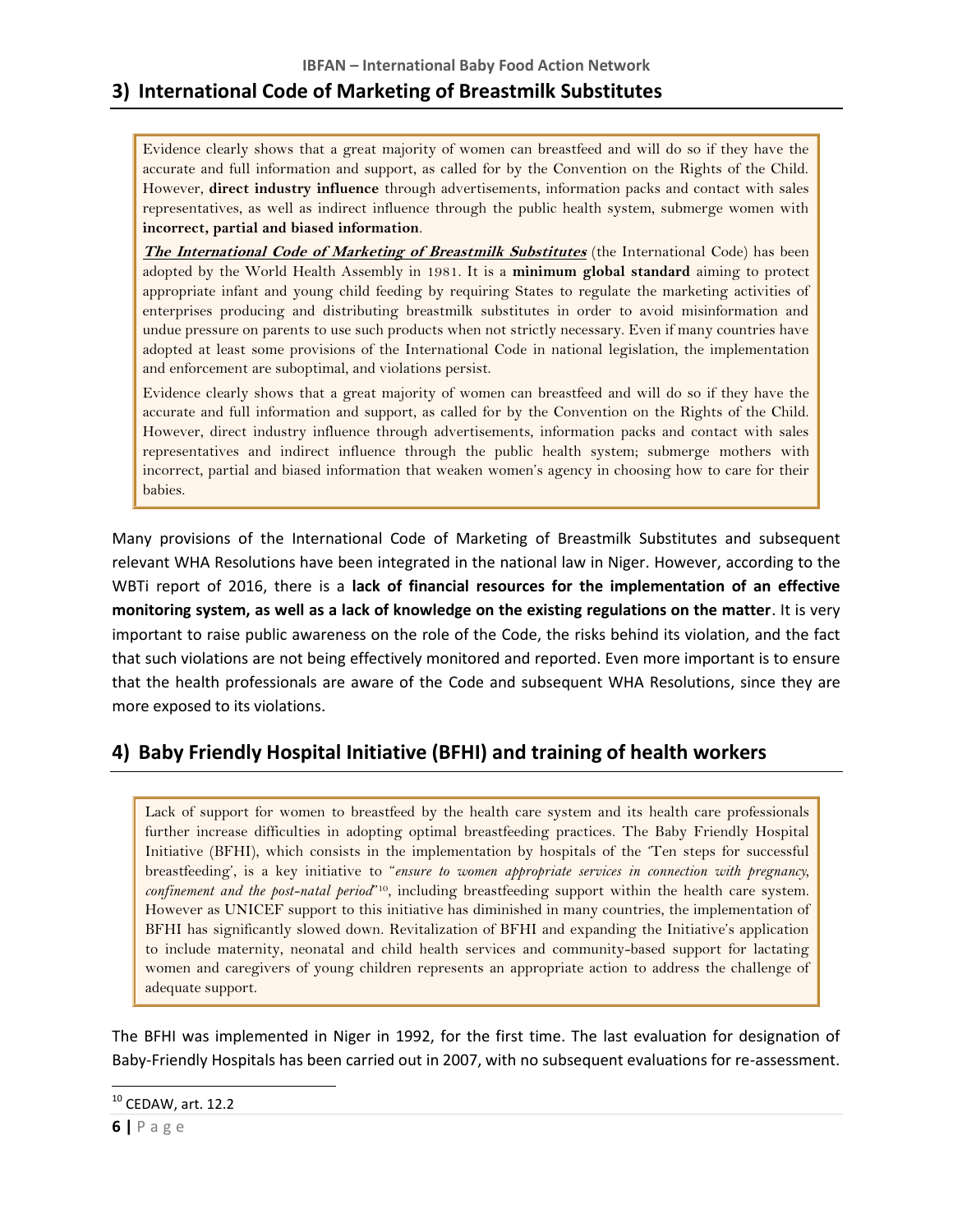#### **IBFAN – International Baby Food Action Network**

As of 2016, 13 out of 36 health facilities (public and private) in Niger have been designated as Baby-Friendly. **This corresponds to only 36% of the total**. The major problems arising in the implementation of the BFHI include: a poor system of re-assessment of the previously designated Baby-Friendly facilities, including the non-respect of the deadlines for re-evaluation processes; the lack of budgetary resources for the implementation of the Initiative; the need for an update in the evaluation tools.

With regards to the training of health professionals, there is no information on a standardized national training program aimed at the health professionals and focused on IYCF and on breastfeeding in particular. The existing documents for the health curricula/trainings are not updated on the last directives on IYCF. In general, a lack of resources for an adequate implementation of training of health personnel has been highlighted<sup>11</sup>. The National Action Group for Child Feeding Promotion<sup>12</sup> has been working actively in the training of health professionals, together with UNICEF and the Ministry of Health. Unfortunately, the activities of the Action Group do not cover the whole territory and there is a lack of resources to fund such trainings at community level. $^{13}$ 

### **5) HIV and infant feeding**

The HIV virus can be passed from mother to the infant though pregnancy, delivery and breastfeeding. The *2010 WHO Guidelines on HIV and infant feeding<sup>14</sup>* call on national authorities to recommend, based on the AFASS<sup>15</sup> assessment of their national situation, either breastfeeding while providing antiretroviral medicines (ARVs) or avoidance of all breastfeeding. The Guidelines explain that these new recommendations do not remove a mother's right to decide regarding infant feeding and are fully consistent with respecting individual human rights.

HIV prevalence in the adult population in Niger is 0.5%, according to UNICEF (2015). The number of pregnant women living with HIV is about 3,500, of which only 981 reported cases of treatment with ARVs for prevention of mother-to-child transmission of HIV (28%). Furthermore, the estimated number of children (aged 0-15) recently infected with HIV is close to 1,000 (UNICEF, 2015) and the estimated **mother-to-child transmission rate for the same year is as high as 25%**.

The role of women in society, their low economic power and education level, together with the sociocultural obstacles explain their vulnerability to HIV infection. The health professionals are trained to detect HIV-positive pregnant women and to provide them with some counseling on infant feeding and with ARVs. This counseling has been reported to be insufficient in terms of duration and also in terms of coverage of the targeted women. In general, **the still high mother-to-child transmission rate shows that a more structured and methodic programme on infant feeding and HIV should be implemented in Niger**, in order to reach all the women concerned, increase the trained personnel and the support and counseling activities.

 $\overline{\phantom{a}}$ 

<sup>&</sup>lt;sup>11</sup> Source: Niger WBTi report, 2016

<sup>12</sup> GAPAIN: Groupe d'Action pour la Promotion de l'Alimentation Infantile au Niger

<sup>13</sup> Source: Niger WBTi report, 2016

<sup>14</sup> *2010 WHO Guidelines on HIV and infant feeding*[: http://whqlibdoc.who.int/publications/2010/9789241599535\\_eng.pdf](http://whqlibdoc.who.int/publications/2010/9789241599535_eng.pdf)

<sup>15</sup> Affordable, feasible, acceptable, sustainable and safe (AFASS)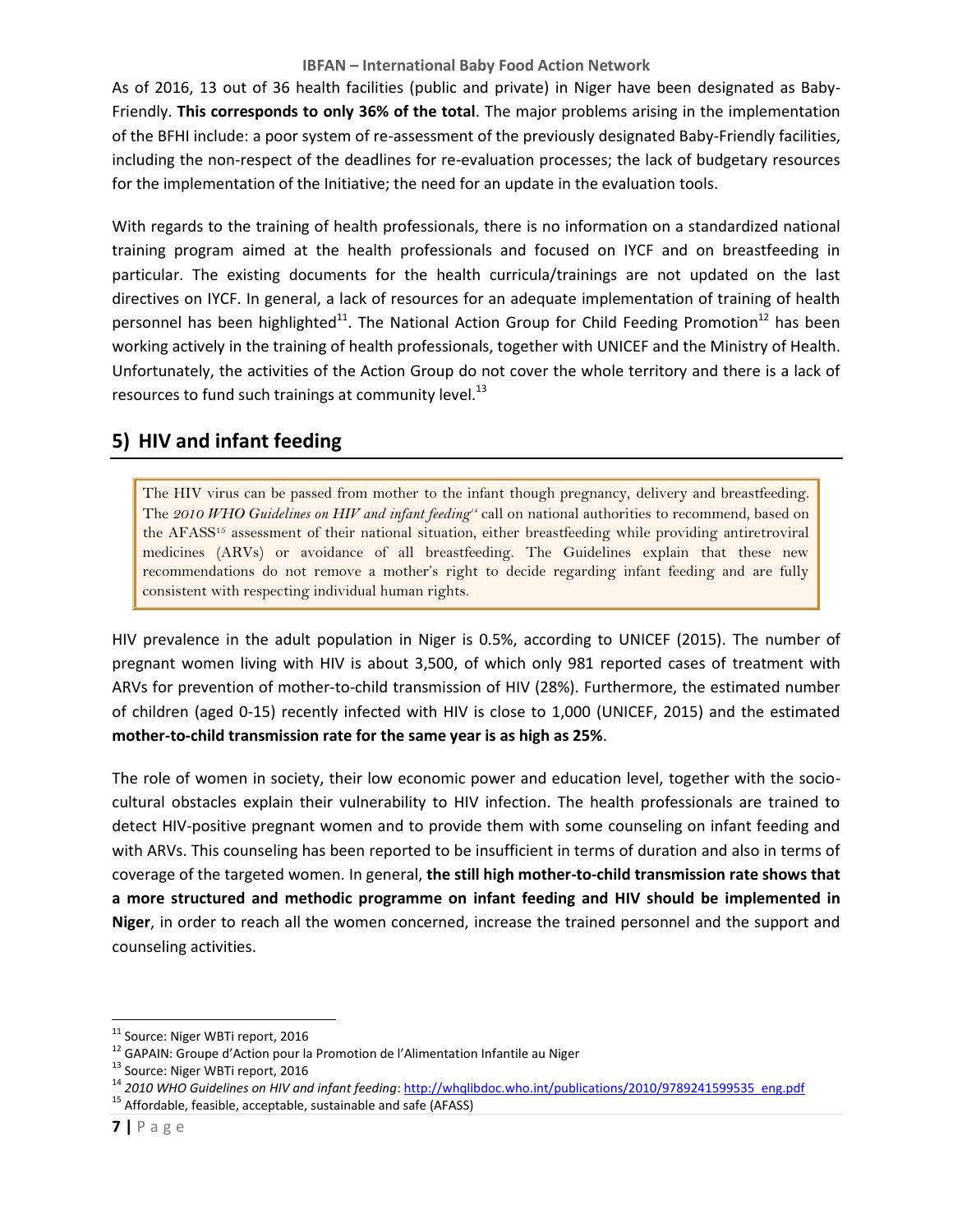### **6) Government measures to protect and promote breastfeeding**

Adopted in 2002, the **Global Strategy for Infant and Young Child Feeding** defines 9 operational targets:

1. Appoint a **national breastfeeding coordinator** with appropriate authority, and establish a multisectoral **national breastfeeding committee** composed of representatives from relevant government departments, non-governmental organisations, and health professional associations.

2. Ensure that every facility providing maternity services fully practises all the **"Ten steps to successful breastfeeding"** set out in the WHO/UNICEF statement on breastfeeding and maternity services.

3. Give effect to the principles and aim of the **International Code of Marketing of Breastmilk Substitutes** and **subsequent relevant Health Assembly** resolutions in their entirety.

4. Enact imaginative **legislation protecting the breastfeeding rights of working women** and establish means for its enforcement.

5. Develop, implement, monitor and evaluate a com**prehensive policy on infant and young child feeding**, in the context of national policies and programmes for nutrition, child and reproductive health, and poverty reduction.

6. Ensure that the health and other relevant sectors **protect, promote and support** exclusive breastfeeding for six months and continued breastfeeding up to two years of age or beyond, while providing women access to the support they require – in the family, community and workplace – to achieve this goal.

7. Promote timely, adequate, safe and appropriate **complementary feeding with continued breastfeeding**.

8. Provide guidance on feeding infants and young **children in exceptionally difficult circumstances**, and on the related support required by mothers, families and other caregivers.

 Consider what **new legislation or other suitable measures may be required**, as part of a comprehensive policy on infant and young child feeding, to give effect to the principles and aim of the International Code of Marketing of Breastmilk Substitutes and to subsequent relevant Health Assembly resolutions.

Niger has a National Nutrition Programme, a National Strategy for the Prevention of Chronic Malnutrition and a National Strategy on Infant and Young Child Feeding (ANJE). These two strategies derive from the National Nutrition Programme and the IYCF Strategy has been completed by an Action Plan, providing for specific training of health professionals, the creation of action and support groups, counseling activities. However, the above-mentioned very good documents are not being effectively implemented because of the lack of resources. In addition, there is no National IYCF Committee and no Coordinator. **There is need for more resources in order to fully implement the IYCF Strategy and Action Plan.**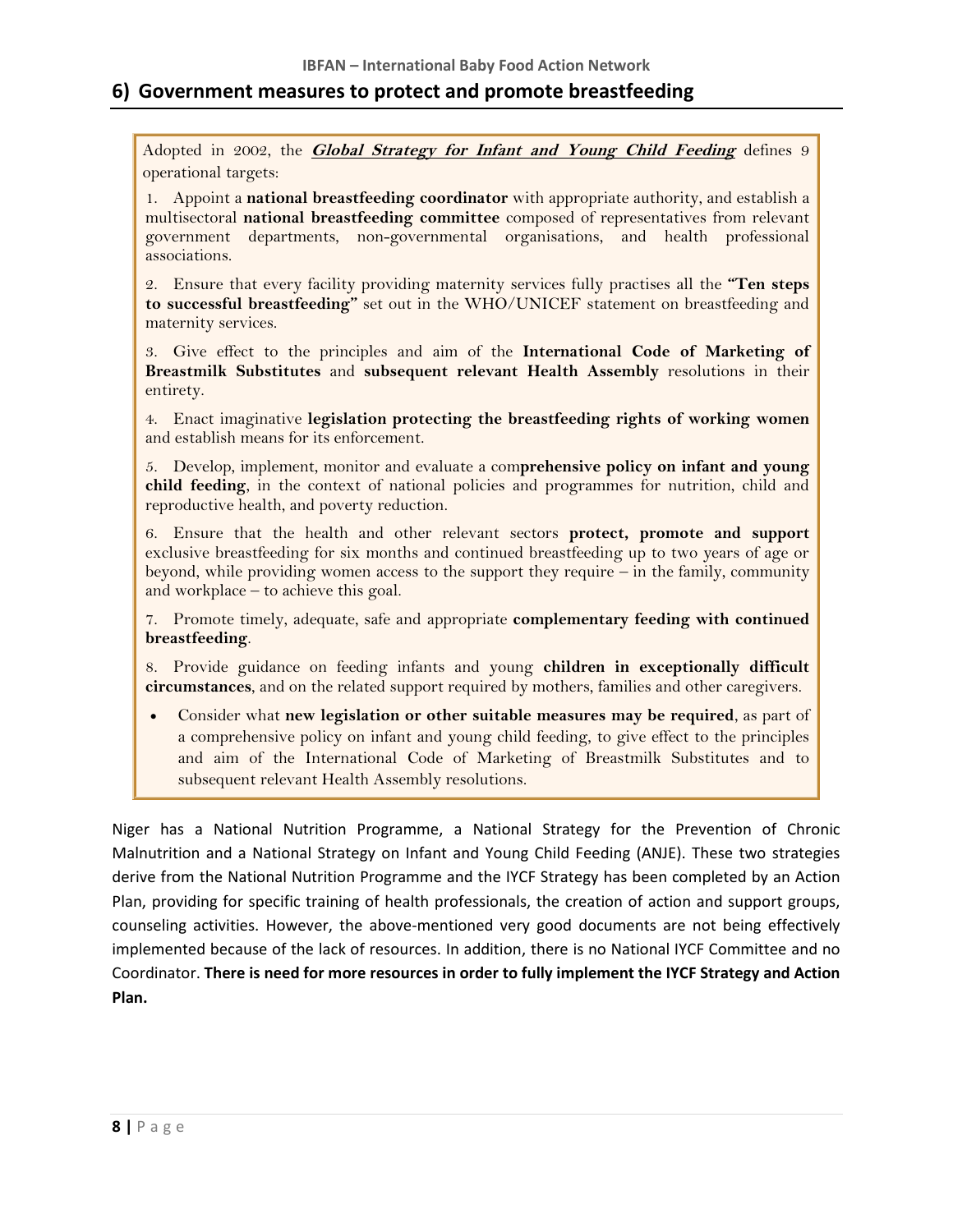## **7) Recommendations on breastfeeding by the Committee on the Rights of the Child**

The **Convention on the Rights of the Child** has placed breastfeeding high on the human rights agenda. Article 24<sup>16</sup> mentions specifically the importance of breastfeeding as part of the child's right to the highest attainable standard of health. Better breastfeeding and complementary feeding practices, the right to information for mothers and parents, the protection of parents by aggressive marketing of breastmilk substitute products – through the implementation of and compliance with the International Code of Marketing of Breastmilk Substitutes (WHO/UNICEF, 1981) - as well as the need for strong and universal maternity protection are now systematically discussed during State parties reviews by the CRC Committee.

At the last review in 2009 (Session 51), in its [Concluding Observations,](http://tbinternet.ohchr.org/_layouts/treatybodyexternal/Download.aspx?symbolno=CRC%2fC%2fNER%2fCO%2f2&Lang=en) the CRC Committee expressed its concerns about the fact that *"while rates of acute and chronic malnutrition and maternal mortality remain at a very high level, the attention paid to those critical issues seems to be underestimated*", and about the *"low performance of health services in terms of access, utilization and quality."* (§ 55) The CRC Committee urged Niger to take the following measure:*"strengthening its efforts to further reduce infant and child mortality, especially by focusing on preventive measures and treatment, including vaccination uptakes, improved sanitary conditions, greater access to clean drinking water, and the management of communicable diseases and malaria; increasing its efforts to further reduce maternal mortality throughout the country, including generalization of specific actions to prevent post-partum bleeding and other major causes of maternal death; [...] ensuring that all segments of society are informed, and have access to education and support on the use of basic knowledge of child health and nutrition, including the advantages of exclusive breastfeeding for children up to 6 months."* (§ 56, emphasis added)

 $\overline{a}$ 

<sup>16</sup> "*States Parties shall pursue full implementation of this right and, in particular, shall take appropriate measures: […] (e) To ensure that all segments of society, in particular parents and children, are informed, have access to education and are supported in the use of basic knowledge of child health and nutrition, the advantages of breastfeeding, hygiene and environmental sanitation and the prevention of accidents."* Art 24.2 (e), CRC